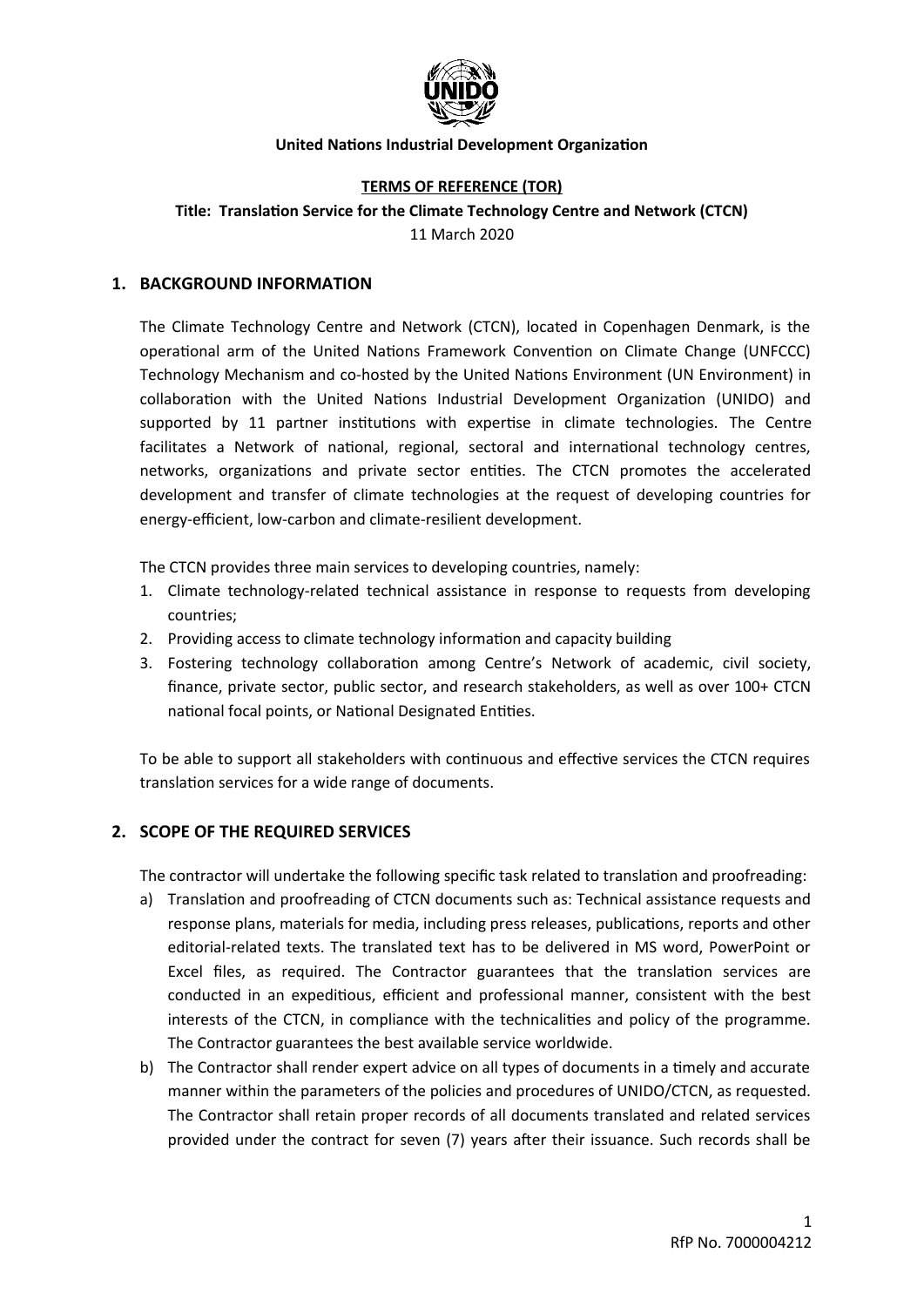

made available for inspection by UNIDO/CTCN, upon request, at all times and with short notice.

- c) All the documents sent & translated should be considered confidential & the exclusive property of the CTCN.
- d) All text, including text contained in figures, boxes, tables, photo captions, sources and covers requires translations and proofreading. Proofreading and editing will be done primarily using Adobe Acrobat 6. Proofreading and editing of MS Word documents will make use of track changes.
- e) The Contractor is expected to perform terminology research (i.e. on CTCN website) to ensure the accuracy and appropriateness of all translations.
- f) Translation and editing may be in English, and/or French, and/or, Spanish, and/or Arabic, and/or Russian and/or any other language.
- g) The contractor shall ensure the quality and accuracy of all documents before submitting it back to UNIDO/CTCN.
- h) The contractor shall observe stipulated deadlines for documents sent.
- i) The documents shall be translated and edited in a manner that no additional editor needs to be hired for the work. The documents shall be sent back in the same format as the original.

## **3. CONTRACTOR'S PERSONNEL**

The Contractor shall assign for this subcontract a minimum of one (1) experienced project manager with individual qualifications and multilingual skills to service the project in terms of communication and distribution of documents, as specified herein below. The Contractor shall determine its own management staffing requirements above-and-beyond the requirement for the one (1) on-site project manager for communication.

The Project Manager assigned by the Contractor shall have the following minimum qualifications:

3 to 5 years of successful progressive experience in managing translation projects on a general basis.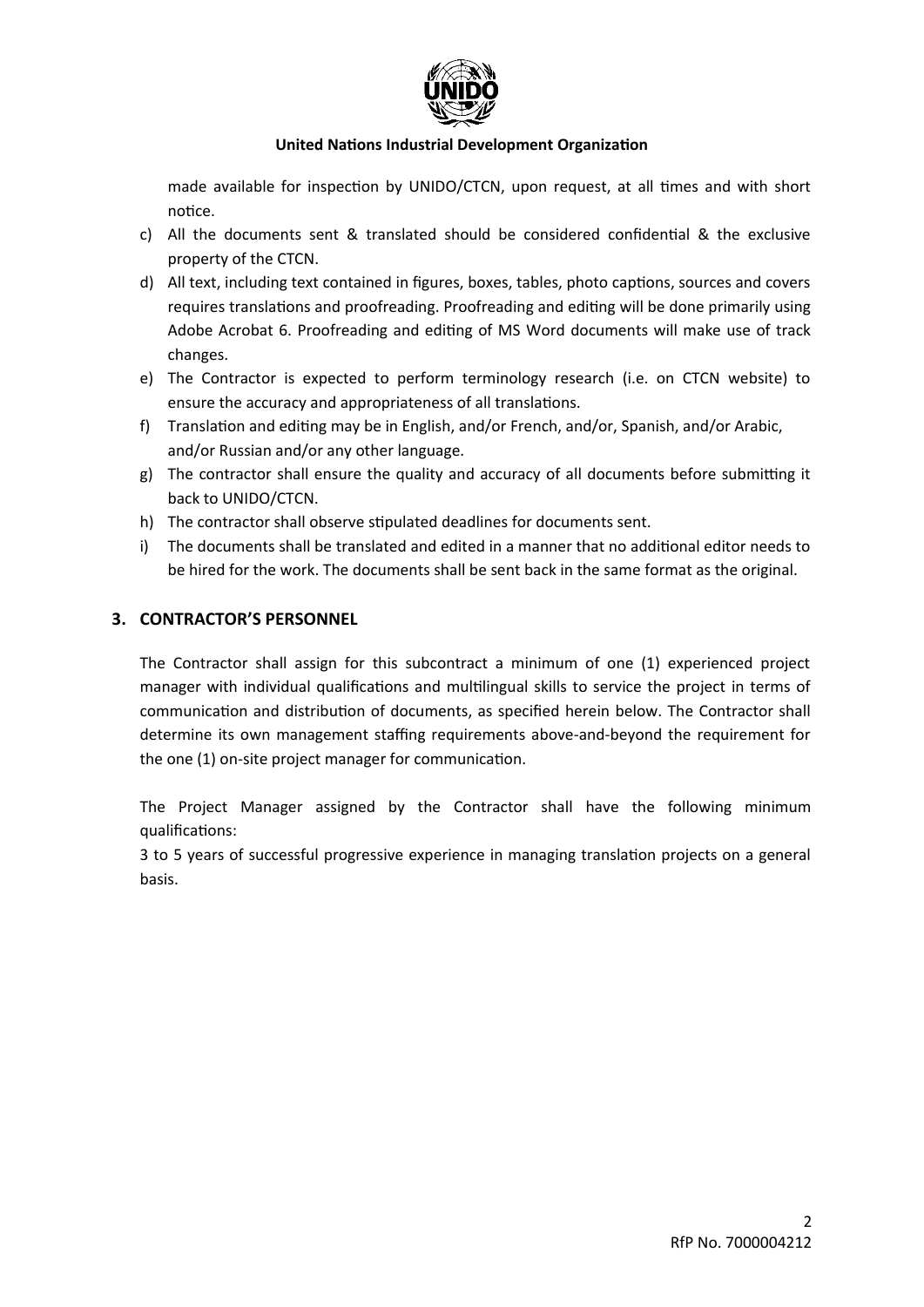

# **4. OFFICE HOURS**

The Contractor shall be available from 8.30 am to 5.30 pm Central European Time (CET) during all working days of the CTCN. For emergencies arising while the Contractor's offices are closed, the Contractor shall make all necessary efforts to be available through emails and phone.

# **5. FURNISHINGS, EQUIPMENT AND ACCESSORIES**

All furniture, equipment and accessories required by the Contractor for the performance of its obligations under the contract , e.g. desks, tables, chairs, shelves, computer terminals, printers, facsimile equipment, computer, software and direct telephone lines, etc. shall be owned by the Contractor and shall be provided, delivered, installed, maintained, repaired, operated, insured and removed at the Contractor's expense.

# **6. QUALIFICATIONS AND REQUIREMENTS**

## a) Certificate of Incorporation

The Contractor should provide a certified copy of their Certificate of Incorporation or other documents setting forth the legal basis of the company.

## b) Capacity of Operations

The Contractor should include information on the qualification and number of personnel that will be available for the proposed sub-contract. The Contractor shall provide minimum days of advance notice before the submission of requested documents. The Contractor shall provide estimated days for submission of different translation requirements, i.e. per page/document.

## c) Experience

The Contractor should be able to evidence relevant experience of at least three (3) years on provision of translation services from and to English, French, Spanish, Arabic, Russian and any other language. Translators should be native speakers of the target language.

The Contractor should have experience in translating technical documents in the field of climate change mitigation and adaptation. The Contract should provide at least three (3) project references that CTCN can contact for feedback.